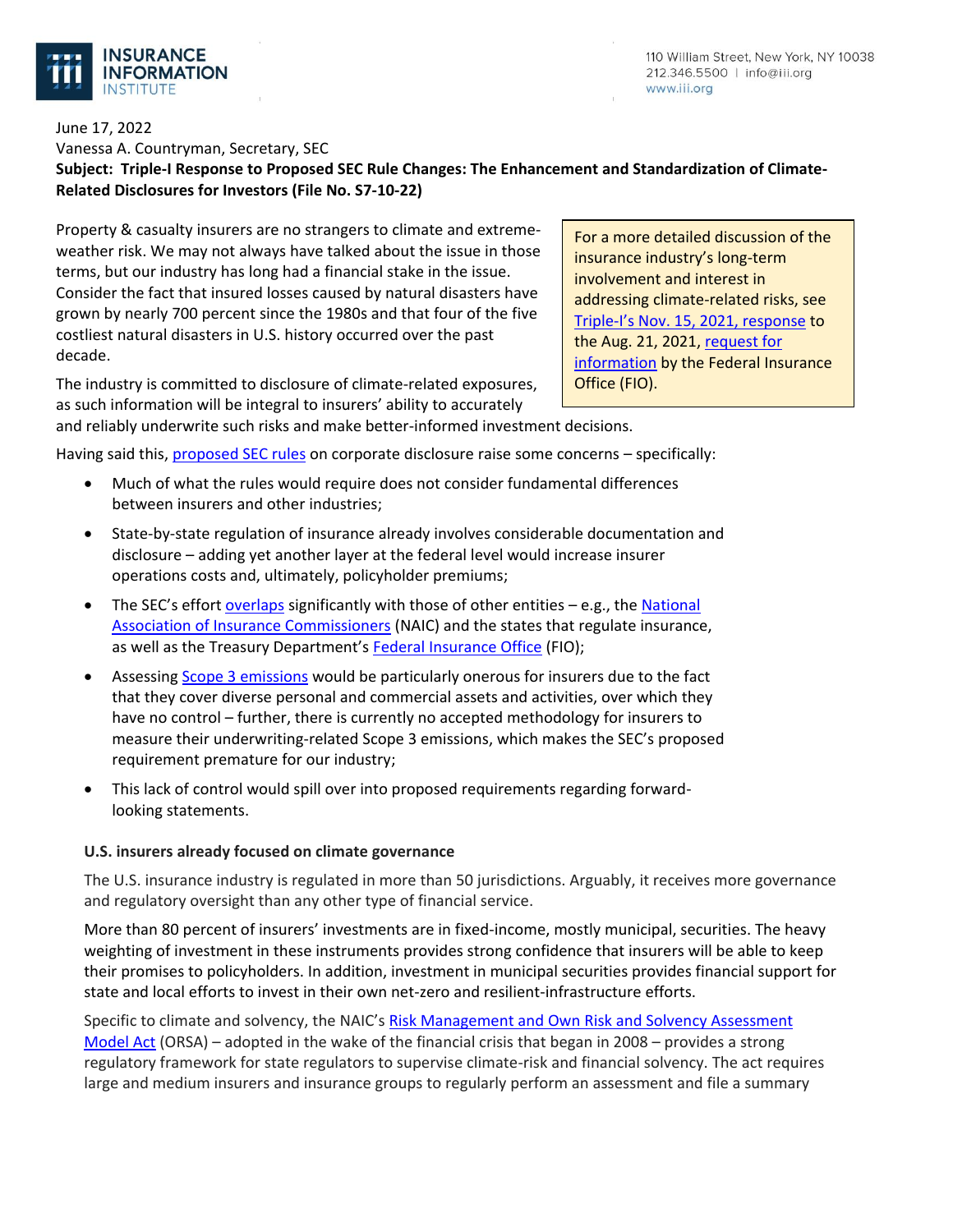

report with the regulator of each insurance company upon request and with the lead state regulator for each insurance group, whether or not any request is made.

## **A responsible, balanced approach to climate risk**

Insurers are taking a responsible approach toward a lower-carbon environment and economy. Their work includes a balanced approach to both long- and short-term issues. As important as it is to strive toward a lower-carbon environment and economy, there is an immediate need to focus on helping people and communities adapt and change behaviors from a physical infrastructure perspective. Toward this end, insurers have advocated for stronger mitigation, resilience efforts, and building codes.

In partnership with organizations like [Triple-I](https://www.iii.org/) and the [Insurance Institute for Business and Home Safety](https://ibhs.org/) (IBHS), insurers are informing and educating the world on how to adapt physically to changing conditions. Just a few examples of this include:

- Triple-I's [Resilience Accelerator,](https://resilience.iii.org/) which provides news and analysis on weather- and climate-related resilience, data-rich displays of flood-insurance take-up rates, and community resilience ratings to help policymakers make better-informed decisions;
- The [IBHS Research Center,](https://ibhs.org/about-ibhs/ibhs-research-center/) which provides insights into building codes and standards, as well as data to improve existing modeling methods and outputs and reduce fraud; and
- Academic resources like the Wharton Risk Center's interactive flood insurance [market e-platform,](https://upenn.maps.arcgis.com/apps/MapSeries/index.html?appid=4fa76ed45f9f4ee5a5995c0ea7aef6f3) San Jose State University's [Wildfire Interdisciplinary Research](https://www.sjsu.edu/wildfire/index.php)  [Center](https://www.sjsu.edu/wildfire/index.php), and the University of Alabama's [Alabama Center for Insurance](https://culverhouse.ua.edu/aciirdirectory/)  [Information Research](https://culverhouse.ua.edu/aciirdirectory/), all of which receive substantial support from insurers.

# **Withholding insurance can do more harm than good**

While some large insurers have decided to restrict their underwriting of certain carbon-intensive energy operations, the impact on workers and on economic growth and stability needs to be considered as we transition to a lower-carbon economy. One only has to look at the global economic disruption caused by the Russia/Ukraine conflict to appreciate the consequences of abruptly shutting the fossil fuel spigot. Efforts to advance a transition to a less carbon-dependent world should be taken responsibly and with consideration for existing economic realities.

Insurers have a critical role to play in this transition. Our data and analytical capabilities provide historical insight on climate-related perils, and we can help drive behavioral change through pricing, by encouraging customers to become more resilient, and by partnering with businesses and governments to reduce their carbon footprints.

In addition, insurance is key to obtaining financing for alternative energy projects, many of which are being developed by entities historically and currently involved in carbon-intensive energy exploration, extraction, and delivery. It would not be prudent to risk these positive efforts by removing an essential risk-management tool vital to the transition to a lower-carbon economy.

### **Recommendations**

The U.S. property & casualty industry supports and can play a constructive role in advancing transparency around weather- and climate-related risks. Indeed, as financial first responders, insurers